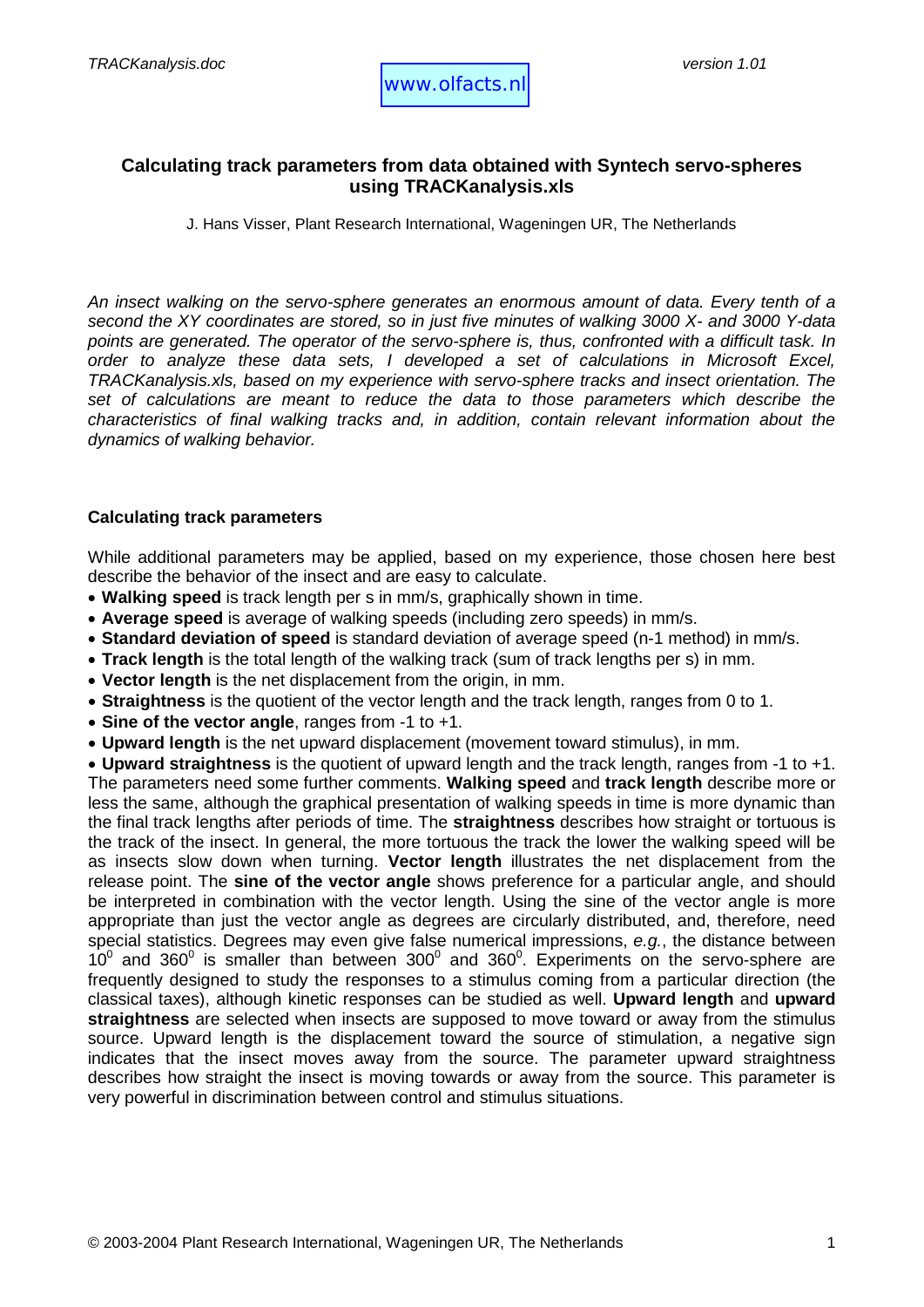## **Instructions for TRACKanalysis.xls**

### **Background information**

Data storage is by Syntech servo-spheres as *csv* files. These files can be imported into Microsoft Excel: columns A and B are reserved for the markers, columns C and D are, respectively, the X and Y coordinates in counts of pulses coming from pulse generators recording the compensating movement of the servo-sphere. Cell E1 is reserved for comments. Each row in *xls* files represents one tenth of a second. Coordinates of the Syntech servo-sphere are set at the factory as shown in the illustration below left. With the small servo-sphere the video sensor stand represents the microscope stand. However, it is more convenient to use the coordinate system shown below at the right. TRACKanalysis.xls makes the appropriate changes for working with the coordinate system on the right, by reading column D as X pulses and column C as Y pulses and changing the sign of both. Thus, tracks recorded in  $csv$  files are rotated  $90^\circ$  to the right.



In TRACKanalysis.xls, walking speeds are calculated per second and expressed in mm, where 10 pulses are 1 mm. The parameters are calculated for the whole period of 5 minutes, and, in addition, for 5 successive periods of 1 minute. The first second of the recording period is not used, so **one should record for at least 301 seconds** to obtain proper means for the period of 5 minutes. Walking speeds are graphically shown during 5 minutes. The graph of the walking track can be rescaled manually by making use of the Excel features: right mouse click on axis, format axis and select scale.

### **Importing data in TRACKanalysis.xls**

Open TRACKanalysis.xls, open the *csv* file, select columns A-E in the *csv* file and copy, then select cell A1 in TRACKanalysis.xls, and paste. Look at print preview; when satisfied print. When dissatisfied with output, rescale axes of track plot (see above), or adjust print area, paper size and/or margins. **Do not store files.**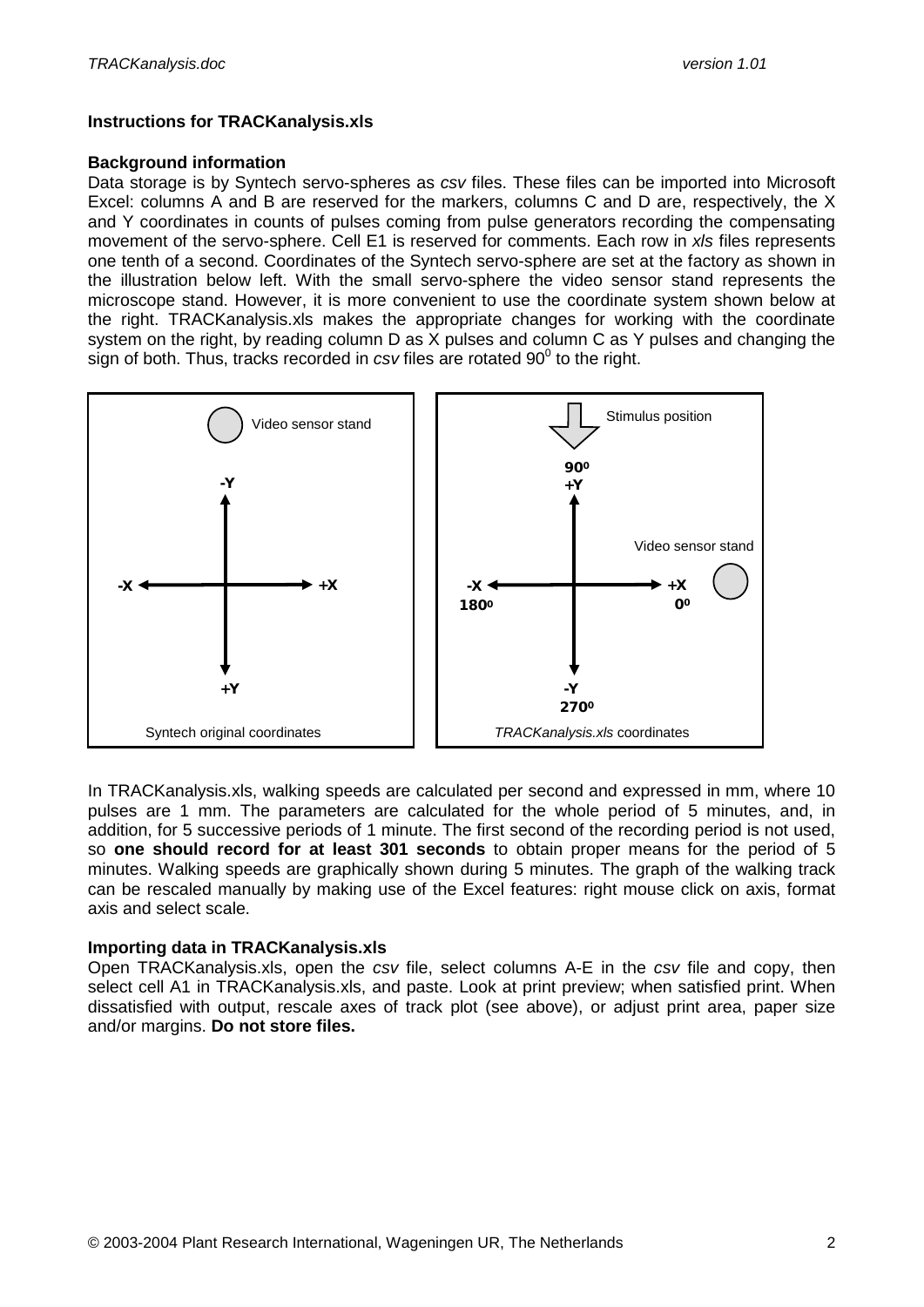## **Advice for recording walking tracks**

For the proper interpretation of orientation behavior, one likes to study the responses of insects to one stimulus at the time and to avoid effects coming from unknown or unforeseen sources. Apart from the stimulus source under study, the **direct surroundings** of the servo-sphere should be as stimuli free as possible. Black or white curtains, or cylinders made of paper or metal around the servo-sphere will help to set the proper conditions. **Light intensity** should be regulated to levels at which the insect under study is calm and does not show escape behavior. Ordinary light bulbs may be used as normal fluorescent lamps (100/120 Hz flicker) may have undesirable effects on the insect movements. One should avoid any **positional bias** by, *e.g.*, an uneven distribution of light intensities. **Preconditioning** of insects is essential: insects should be starved before moving towards food odors, mated females may not respond to sex pheromones, or prior experience with food, followed by starvation, increases insect responses towards food odors. Always observe visually whether the insect is in **good shape**, does not miss legs or walks to one side. Under **control conditions**, *i.e.*, without stimulation, insects should walk in circles, moving to one side and then sharply turning to make circles in the opposite direction. The size of these circles is related to size of the insect and its walking speed (Visser, unpubl.). When stimulation from the surroundings is increased, walking is straighter but may still have small loops. Adapt the settings of the servosphere (gain and filter) so that the insect can somewhat displace from the center but not to a degree that **gravitational forces** on the slope of the sphere provides a cue for orientation. One should be careful that the insect stays really on top of the sphere and fix the camera accordingly. The experiments on a servo-sphere differ from normal walking of an insect as **visual feedback** from the surroundings is lacking ("open loop"). Last but not least, make the proper experimental design so that data can be analyzed **statistically** and do not trust your own capabilities just looking at walking tracks.

## **Selected literature**

- Bolter, C.J., M. Dicke, J.J.A. van Loon, J.H. Visser and M.A. Posthumus. 1997. Attraction of Colorado potato beetle to herbivore-damaged plants during herbivory and after its termination. *J. Chem. Ecol*. **23**: 1003-1023.
- Visser, J.H.. 1988. Host-plant finding by insects: orientation, sensory input and search patterns. *J. Insect Physiol.* **34**: 259-268.
- Visser, J.H. and J.W. Taanman. 1987. Odour-conditioned anemotaxis of apterous aphids (*Cryptomyzus korschelti*) in response to host plants. *Physiol. Entomol.* **12**: 473-479.
- Thiery, D. and J.H. Visser. 1987. Misleading the Colorado potato beetle with an odor blend. *J. Chem. Ecol.* **13**: 1139-1146.
- Visser, J.H. and D. Thiery. 1986. Effects of feeding experience on the odour-conditioned anemotaxes of Colorado potato beetles. *Entomol. Exp. Appl.* **42**: 198-200.
- Thiery, D. and J.H. Visser. 1986. Masking of host plant odour in the olfactory orientation of the Colorado potato beetle. *Entomol. Exp. Appl.* **41**: 165-172.